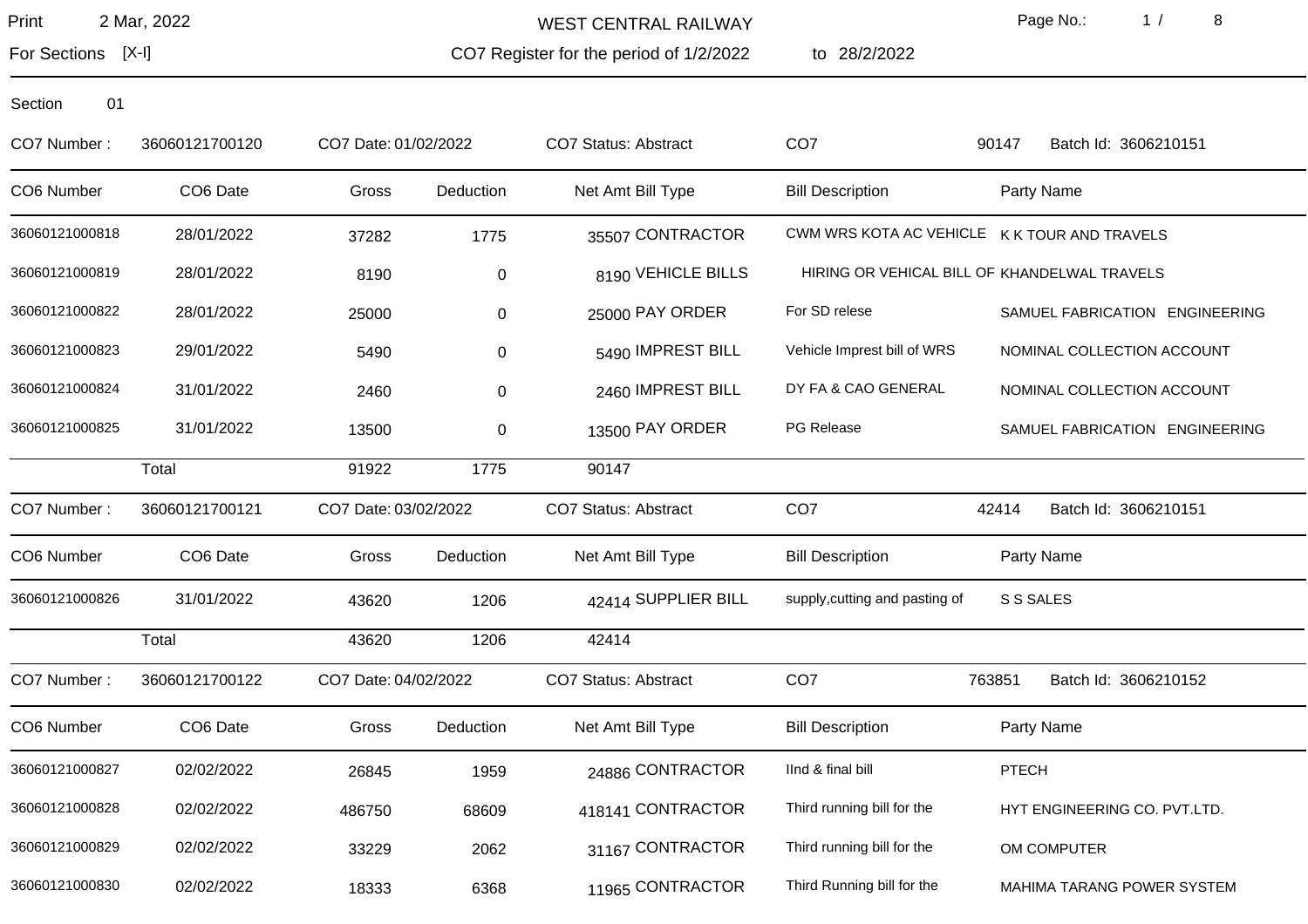For Sections [X-I]

WEST CENTRAL RAILWAY

CO7 Register for the period of 1/2/2022 to 28/2/2022 Page No.: 2 / 8

| CO7 Number:    | 36060121700122 | CO7 Date: 04/02/2022 |             | CO7 Status: Abstract        | CO <sub>7</sub>                            | 763851<br>Batch Id: 3606210152                          |
|----------------|----------------|----------------------|-------------|-----------------------------|--------------------------------------------|---------------------------------------------------------|
| CO6 Number     | CO6 Date       | Gross                | Deduction   | Net Amt Bill Type           | <b>Bill Description</b>                    | Party Name                                              |
| 36060121000831 | 02/02/2022     | 165121               | $\pmb{0}$   | 165121 SERVICE              | Solar Energy generated System              | MS RENEW DISTRIBUTED SOLAR ENERGY                       |
| 36060121000832 | 02/02/2022     | 9595                 | 960         | 8635 LAW BILLS              | Advocate bills for prepare                 | <b>ASLAM KHAN</b>                                       |
| 36060121000833 | 02/02/2022     | 6440                 | 644         | 5796 LAW BILLS              | Advocate bills for prepare                 | <b>ASLAM KHAN</b>                                       |
| 36060121000834 | 02/02/2022     | 18580                | 2674        | 15906 ANNUAL                | AMC OF COMPUTER Vth Qtrs EXACT COMPUTERS   |                                                         |
| 36060121000835 | 02/02/2022     | 47790                | 6673        | 41117 VEHICLE BILLS         | TIL CARNE OF AMC IInd QRTS TIL LIMITED     |                                                         |
| 36060121000836 | 02/02/2022     | 47790                | 6673        | 41117 VEHICLE BILLS         | TIL CARNE OF AMC Ist qtrs bill TIL LIMITED |                                                         |
|                | Total          | 860473               | 96622       | 763851                      |                                            |                                                         |
| CO7 Number:    | 36060121700123 | CO7 Date: 07/02/2022 |             | <b>CO7 Status: Abstract</b> | CO <sub>7</sub>                            | Batch Id: 3606210153<br>1058629                         |
| CO6 Number     | CO6 Date       | Gross                | Deduction   | Net Amt Bill Type           | <b>Bill Description</b>                    | Party Name                                              |
| 36060121000837 | 03/02/2022     | 10524                | $\mathbf 0$ | 10524 IMPREST BILL          | M&P/Cash Imprest/2021-                     | NOMINAL COLLECTION ACCOUNT                              |
| 36060121000838 | 03/02/2022     | 16964                | 0           | 16964 SERVICE               | VPN CONNECTION BILL OF<br><b>WRS</b>       | <b>PTECH</b>                                            |
| 36060121000839 | 03/02/2022     | 37461                | 0           | 37461 SERVICE               | VPN CONNECTION BILL OF<br><b>WRS</b>       | <b>PTECH</b>                                            |
| 36060121000840 | 03/02/2022     | 47184                | 0           | 47184 IMPREST BILL          | <b>CLEANING IMPREST OF WRS</b>             | NOMINAL COLLECTION ACCOUNT                              |
| 36060121000841 | 05/02/2022     | 519108               | 33251       | 485857 CONTRACTOR           | kota(wrs)repair to steel tile in           | RACHIT ENTERPRISES-JAIPUR                               |
| 36060121000842 | 05/02/2022     | 13422                | $\pmb{0}$   | 13422 IMPREST BILL          |                                            | IMPREST BILL OF AWM/II. C.NO NOMINAL COLLECTION ACCOUNT |
| 36060121000843 | 05/02/2022     | 7500                 | 0           | 7500 PAY ORDER              |                                            | Dy.CME(1) WRS KOTA Chember NOMINAL COLLECTION ACCOUNT   |
| 36060121000844 | 05/02/2022     | 3000                 | 0           | 3000 PAY ORDER              | For Purchase of Postal Ticket              | POST MASTER HEAD POST OFFICE                            |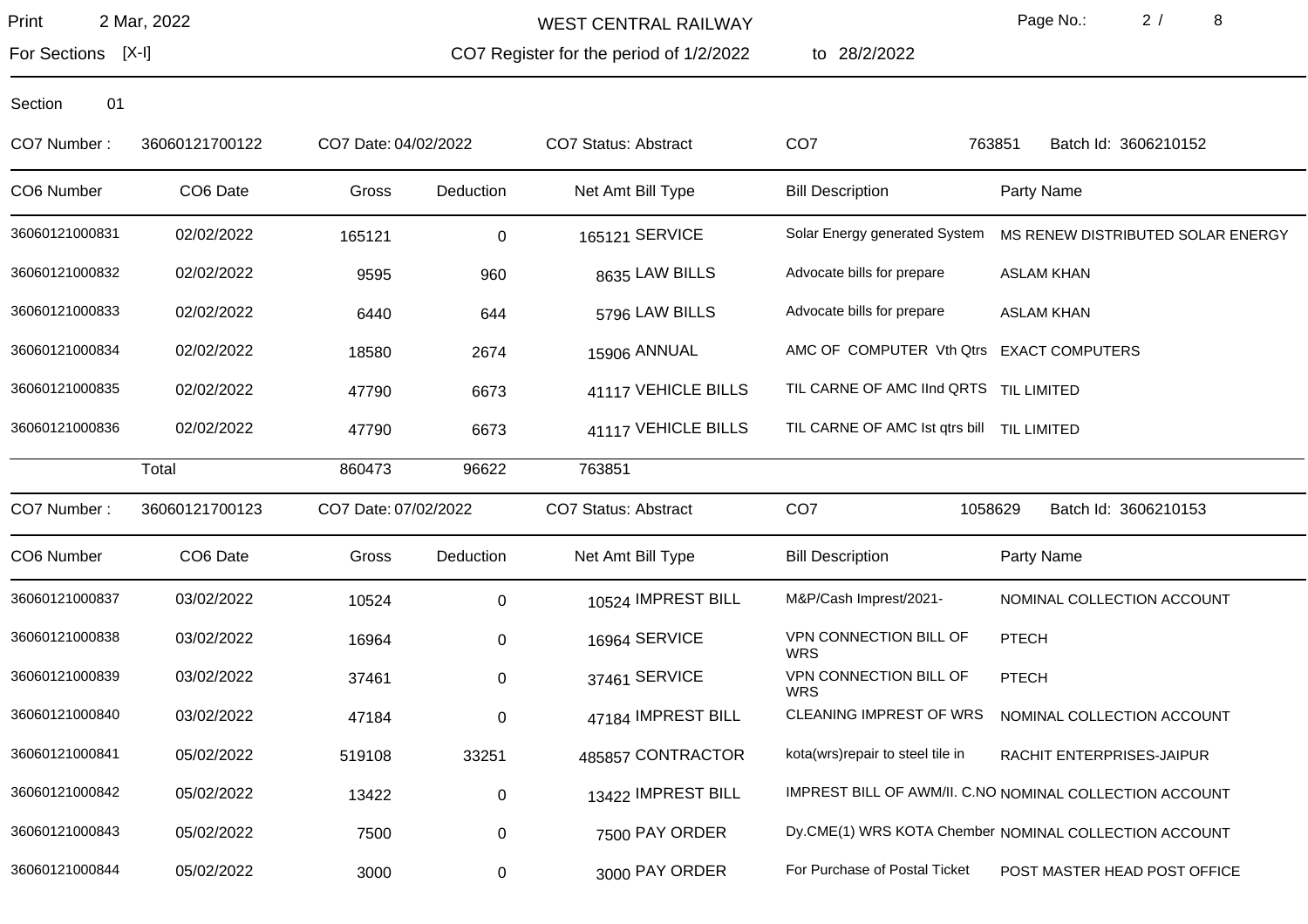For Sections [X-I]

WEST CENTRAL RAILWAY

CO7 Register for the period of 1/2/2022 to 28/2/2022 Page No.: 3 / 8

| 01<br>Section  |                |                      |             |                             |                                      |                                                        |
|----------------|----------------|----------------------|-------------|-----------------------------|--------------------------------------|--------------------------------------------------------|
| CO7 Number:    | 36060121700123 | CO7 Date: 07/02/2022 |             | CO7 Status: Abstract        | CO <sub>7</sub>                      | 1058629<br>Batch Id: 3606210153                        |
| CO6 Number     | CO6 Date       | Gross                | Deduction   | Net Amt Bill Type           | <b>Bill Description</b>              | Party Name                                             |
| 36060121000845 | 05/02/2022     | 485040               | 48323       | 436717 CONTRACTOR           | 03rd running bill 40 sets            | <b>JEET ENTERPRISES</b>                                |
|                | Total          | 1140203              | 81574       | 1058629                     |                                      |                                                        |
| CO7 Number:    | 36060121700124 | CO7 Date: 07/02/2022 |             | <b>CO7 Status: Abstract</b> | CO <sub>7</sub>                      | 229316<br>Batch Id: 3606210154                         |
| CO6 Number     | CO6 Date       | Gross                | Deduction   | Net Amt Bill Type           | <b>Bill Description</b>              | Party Name                                             |
| 36060121000847 | 05/02/2022     | 62350                | 2601        | 59749 VEHICLE BILLS         |                                      | CAB AND TAXI HIRING OF CMM RIDDHI CAB SERVICE, KOTA    |
| 36060121000848 | 05/02/2022     | 18898                | $\pmb{0}$   | 18898 LAW BILLS             | FOR INCOME TAX WORK                  | jain associates                                        |
| 36060121000849 | 05/02/2022     | 19178                | 0           | 19178 LAW BILLS             | FOR INCOME TAX WORK                  | jain associates                                        |
| 36060121000850 | 05/02/2022     | 19108                | 0           | 19108 LAW BILLS             | FOR INCOME TAX WORK                  | jain associates                                        |
| 36060121000851 | 05/02/2022     | 37461                | 0           | 37461 SERVICE               | VPN CONNECTION BILL OF<br><b>WRS</b> | <b>PTECH</b>                                           |
| 36060121000852 | 05/02/2022     | 37461                | 0           | 37461 SERVICE               | VPN CONNECTION BILL OF<br><b>WRS</b> | <b>PTECH</b>                                           |
| 36060121000853 | 05/02/2022     | 37461                | 0           | 37461 SERVICE               | VPN CONNECTION BILL OF<br><b>WRS</b> | <b>PTECH</b>                                           |
|                | Total          | 231917               | 2601        | 229316                      |                                      |                                                        |
| CO7 Number:    | 36060121700125 | CO7 Date: 10/02/2022 |             | <b>CO7 Status: Abstract</b> | CO <sub>7</sub>                      | 9884<br>Batch Id: 3606210154                           |
| CO6 Number     | CO6 Date       | Gross                | Deduction   | Net Amt Bill Type           | <b>Bill Description</b>              | Party Name                                             |
| 36060121000855 | 07/02/2022     | 9884                 | $\mathbf 0$ | 9884 SERVICE                |                                      | DONGLE BILL FOR THE MONTH RELIANCE JIO INFOCOM LIMITED |
|                | Total          | 9884                 | $\mathbf 0$ | 9884                        |                                      |                                                        |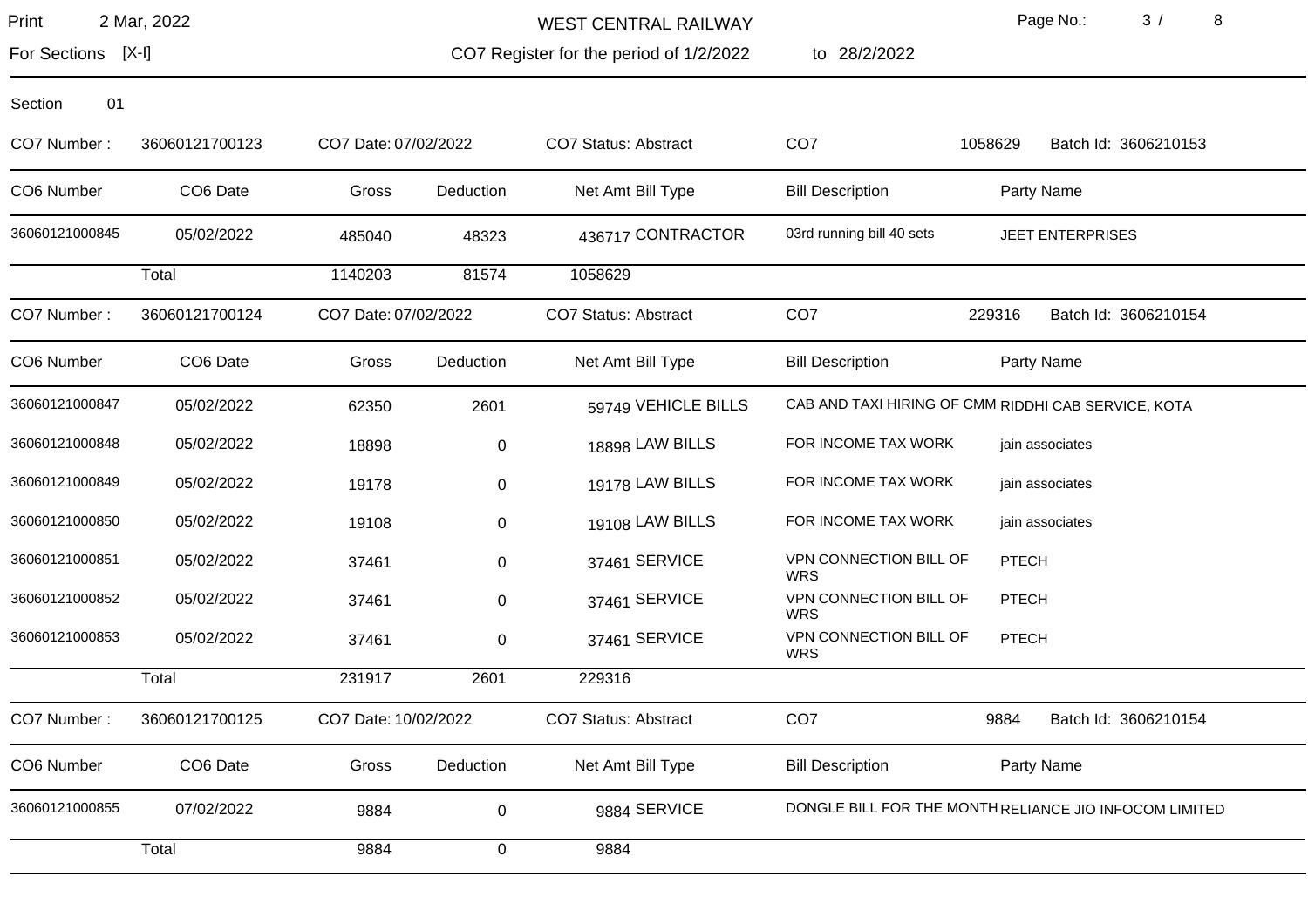For Sections [X-I]

WEST CENTRAL RAILWAY

CO7 Register for the period of 1/2/2022 to 28/2/2022 Page No.: 4 / 8

|  | 8<br>۰.<br>× |  |
|--|--------------|--|
|  |              |  |
|  |              |  |

| CO7 Number:    | 36060121700126 | CO7 Date: 11/02/2022 |           | <b>CO7 Status: Abstract</b> | CO <sub>7</sub>                 | 320076<br>Batch Id: 3606210155                              |
|----------------|----------------|----------------------|-----------|-----------------------------|---------------------------------|-------------------------------------------------------------|
| CO6 Number     | CO6 Date       | Gross                | Deduction | Net Amt Bill Type           | <b>Bill Description</b>         | Party Name                                                  |
| 36060121000856 | 07/02/2022     | 352341               | 32265     | 320076 CONTRACTOR           | 01 & Final bill period          | VAISHNAVI ENTERPRISES & ALLIED<br><b>SERVICES</b>           |
|                | Total          | 352341               | 32265     | 320076                      |                                 |                                                             |
| CO7 Number:    | 36060121700127 | CO7 Date: 15/02/2022 |           | <b>CO7 Status: Abstract</b> | CO <sub>7</sub>                 | 99340<br>Batch Id: 3606210156                               |
| CO6 Number     | CO6 Date       | Gross                | Deduction | Net Amt Bill Type           | <b>Bill Description</b>         | Party Name                                                  |
| 36060121000857 | 11/02/2022     | 1326                 | 0         | 1326 SERVICE                |                                 | BSNL LANDLINE BILL OF CWM ACCOUNTS OFFICER (BANKING) BHARAT |
| 36060121000858 | 11/02/2022     | 388                  | 0         | 388 SERVICE                 | BSNL LANDLINE BILL OF DY        | ACCOUNTS OFFICER (BANKING) BHARAT                           |
| 36060121000859 | 11/02/2022     | 389                  | 0         | 389 SERVICE                 | BSNL LANDLINE BILL OF DY        | ACCOUNTS OFFICER (BANKING) BHARAT                           |
| 36060121000860 | 11/02/2022     | 334                  | 0         | 334 SERVICE                 | BSNL LANDLINE BILL OF SPO       | ACCOUNTS OFFICER (BANKING) BHARAT                           |
| 36060121000861 | 11/02/2022     | 388                  | 0         | 388 SERVICE                 | BSNL LANDLINE BILL OF IPF       | ACCOUNTS OFFICER (BANKING) BHARAT                           |
| 36060121000863 | 11/02/2022     | 4118                 | $\pmb{0}$ | 4118 SERVICE                | JIO DONGAL BILL OF WRS          | <b>JIO DIGITAL LIFE</b>                                     |
| 36060121000864 | 11/02/2022     | 45878                | 5628      | 40250 CONTRACTOR            | WRS kota Repairing of CO2       | MEWARA ELECTRIC WORKS                                       |
| 36060121000866 | 11/02/2022     | 1490                 | 0         | 1490 LAW BILLS              | Income tax return IIIrd Qtr.    | jain associates                                             |
| 36060121000867 | 11/02/2022     | 1490                 | 0         | 1490 LAW BILLS              | Income tax return IInd Qtr.     | jain associates                                             |
| 36060121000869 | 11/02/2022     | 4728                 | 0         | 4728 IMPREST BILL           |                                 | AXEN (W) WRS CASH IMPREST NOMINAL COLLECTION ACCOUNT        |
| 36060121000870 | 11/02/2022     | 9475                 | 948       | 8527 LAW BILLS              | Advocate bills for prepare      | PRASHANT KUMAR SHARMA                                       |
| 36060121000874 | 11/02/2022     | 28082                | 0         | 28082 IMPREST BILL          | <b>CASH IMPREST</b>             | DY CMM KOTA                                                 |
| 36060121000875 | 11/02/2022     | 301                  | 0         | 301 SERVICE                 | <b>BSNL LANDLINE BILL OF SR</b> | ACCOUNTS OFFICER (BANKING) BHARAT                           |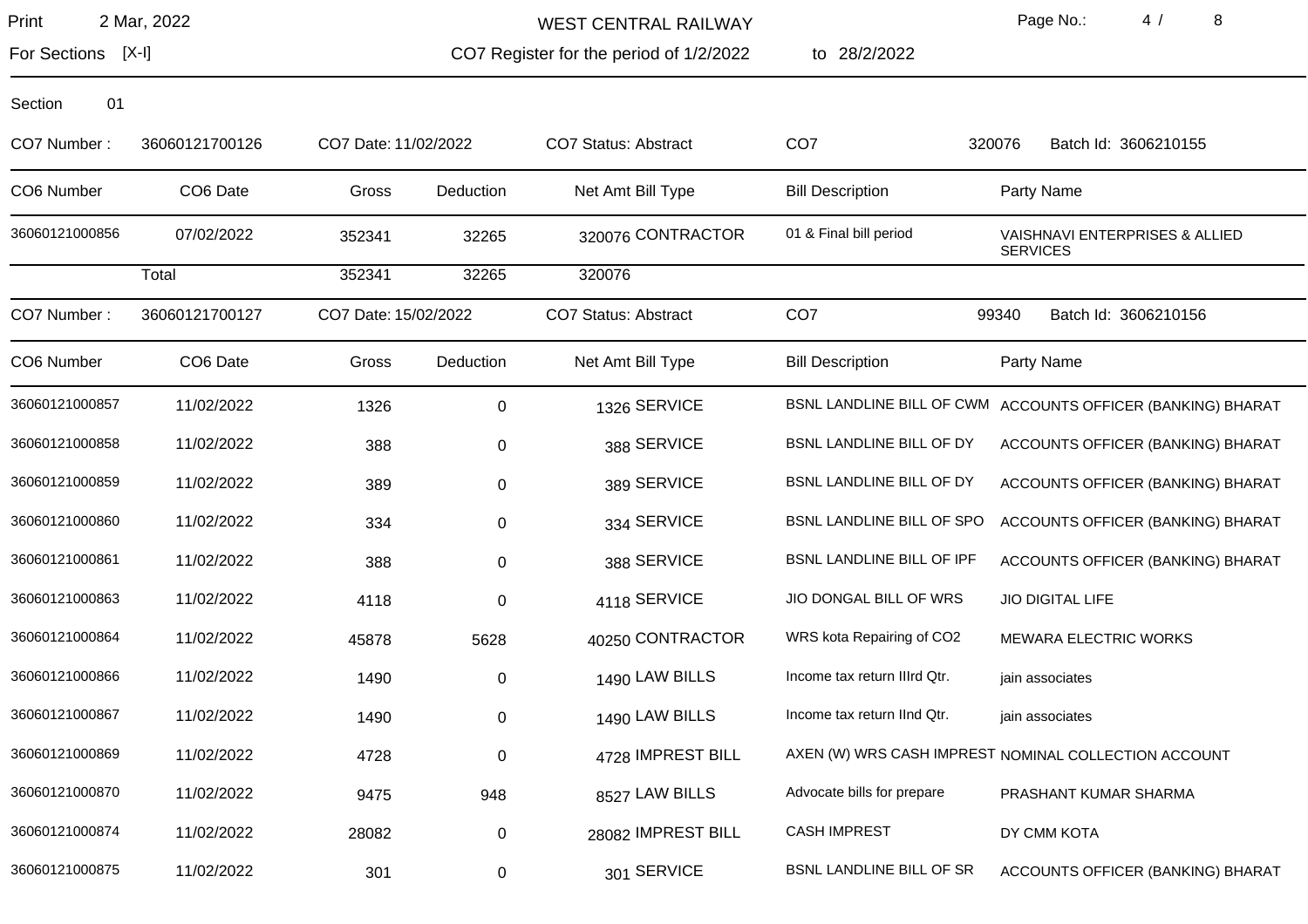For Sections [X-I]

WEST CENTRAL RAILWAY

CO7 Register for the period of 1/2/2022 to 28/2/2022 Page No.: 5 / 8

| CO7 Number:    | 36060121700127 | CO7 Date: 15/02/2022 |             | CO7 Status: Abstract        | CO <sub>7</sub>                       | 99340<br>Batch Id: 3606210156                              |
|----------------|----------------|----------------------|-------------|-----------------------------|---------------------------------------|------------------------------------------------------------|
| CO6 Number     | CO6 Date       | Gross                | Deduction   | Net Amt Bill Type           | <b>Bill Description</b>               | Party Name                                                 |
| 36060121000876 | 11/02/2022     | 1600                 | 0           | 1600 LAW BILLS              | null                                  | jain associates                                            |
| 36060121000877 | 11/02/2022     | 1600                 | 0           | 1600 LAW BILLS              | null                                  | jain associates                                            |
| 36060121000878 | 12/02/2022     | 3000                 | 0           | 3000 PAY ORDER              | For Purchase of Postal Ticket         | POST MASTER HEAD POST OFFICE                               |
| 36060121000879 | 12/02/2022     | 1329                 | $\pmb{0}$   | 1329 SERVICE                |                                       | BB OF DY FA&CAO W&S KOTA ACCOUNTS OFFICER (BANKING) BHARAT |
|                | Total          | 105916               | 6576        | 99340                       |                                       |                                                            |
| CO7 Number:    | 36060121700128 | CO7 Date: 15/02/2022 |             | CO7 Status: Abstract        | CO <sub>7</sub>                       | 17240<br>Batch Id: 3606210157                              |
| CO6 Number     | CO6 Date       | Gross                | Deduction   | Net Amt Bill Type           | <b>Bill Description</b>               | Party Name                                                 |
| 36060121000872 | 11/02/2022     | 13540                | 0           | 13540 PAY ORDER             | Release SD                            | ANSARI ENGINEERING AND WELDING                             |
| 36060121000873 | 11/02/2022     | 3700                 | 0           | 3700 PAY ORDER              | Mahadevi Verma jayanti                | NOMINAL COLLECTION ACCOUNT                                 |
|                | Total          | 17240                | $\mathbf 0$ | 17240                       |                                       |                                                            |
| CO7 Number:    | 36060121700129 | CO7 Date: 16/02/2022 |             | <b>CO7 Status: Abstract</b> | CO <sub>7</sub>                       | 369982<br>Batch Id: 3606210157                             |
| CO6 Number     | CO6 Date       | Gross                | Deduction   | Net Amt Bill Type           | <b>Bill Description</b>               | Party Name                                                 |
| 36060121000871 | 11/02/2022     | 30080                | $\pmb{0}$   | 30080 PAY ORDER             | PG Release                            | BAXCOUNSEL INSPECTION BUREAU<br><b>PRIVATE</b>             |
| 36060121000880 | 12/02/2022     | 25000                | 567         | 24433 ANNUAL                | AMC CCTV CAMERA VI th Qtrs TECH TONIC |                                                            |
| 36060121000881 | 12/02/2022     | 74431                | 4709        | 69722 VEHICLE BILLS         |                                       | MATERIAL COLLECTION FROM SHIVA TRANSPORT CORPORATION       |
| 36060121000882 | 12/02/2022     | 131867               | 9152        | 122715 VEHICLE BILLS        |                                       | MATERIAL COLLECTION FROM SHIVA TRANSPORT CORPORATION       |
| 36060121000883 | 12/02/2022     | 14671                | 0           | 14671 IMPREST BILL          | SBI ATM Card No.                      | NOMINAL COLLECTION ACCOUNT                                 |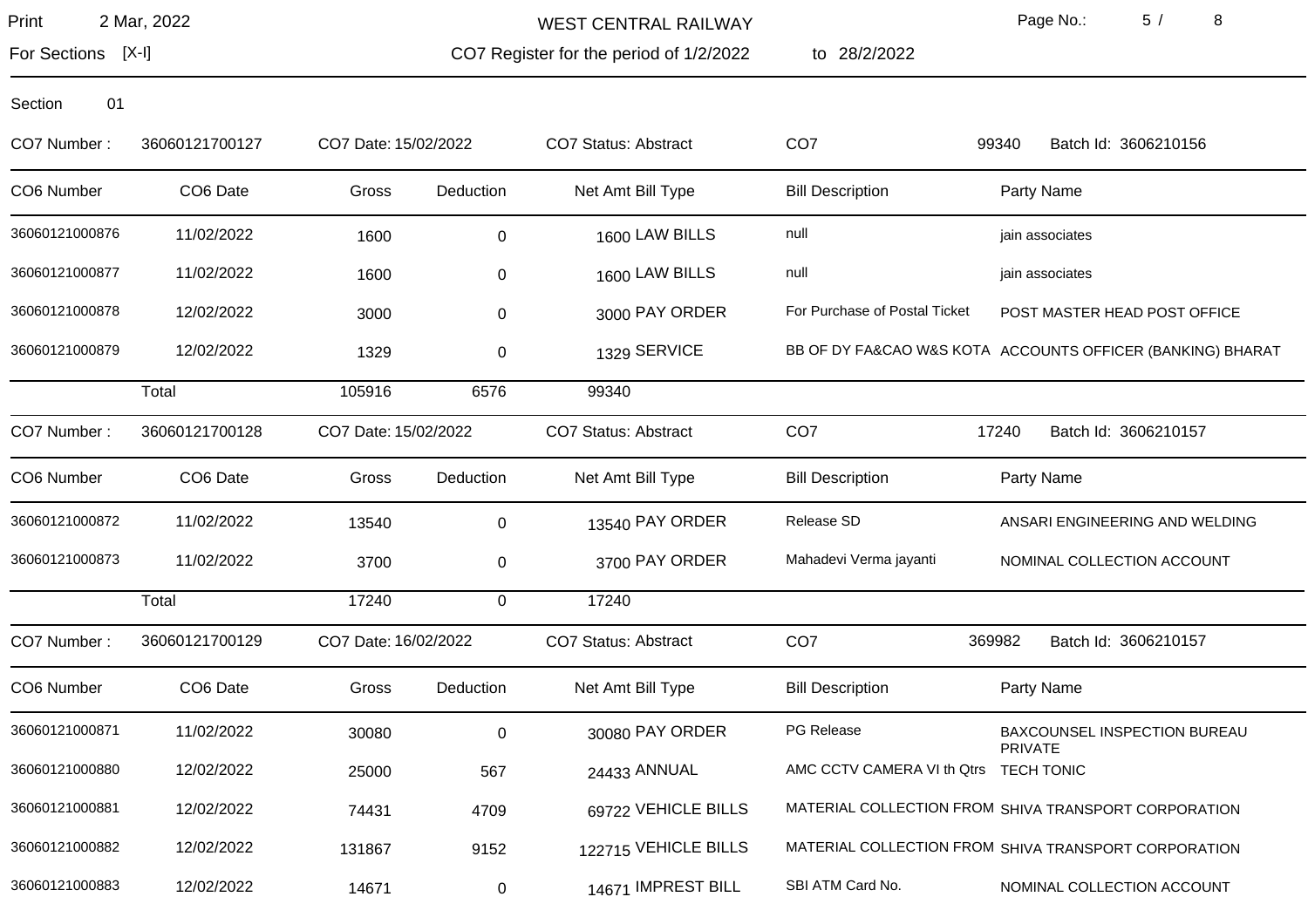For Sections [X-I]

WEST CENTRAL RAILWAY

CO7 Register for the period of 1/2/2022 to 28/2/2022 Page No.: 6 / 8

| CO7 Number:    | 36060121700129       | CO7 Date: 16/02/2022 |           | <b>CO7 Status: Abstract</b> | CO <sub>7</sub>                     | 369982<br>Batch Id: 3606210157                          |
|----------------|----------------------|----------------------|-----------|-----------------------------|-------------------------------------|---------------------------------------------------------|
| CO6 Number     | CO <sub>6</sub> Date | Gross                | Deduction | Net Amt Bill Type           | <b>Bill Description</b>             | Party Name                                              |
| 36060121000884 | 14/02/2022           | 33138                | 0         | 33138 PAY ORDER             | for Gas refilling of canteen wrs    | STAFF CANTEEN WRS KOTA                                  |
| 36060121000890 | 15/02/2022           | 42336                | 0         | 42336 IMPREST BILL          | wagon repair shop cleaning          | NOMINAL COLLECTION ACCOUNT                              |
| 36060121000891 | 15/02/2022           | 5500                 | 0         | 5500 PAY ORDER              | Regarding Of CWE Jabalpur           | NOMINAL COLLECTION ACCOUNT                              |
| 36060121000892 | 15/02/2022           | 19447                | 0         | 19447 IMPREST BILL          |                                     | SSE/EL/WRS Kota cash imprest NOMINAL COLLECTION ACCOUNT |
| 36060121000893 | 15/02/2022           | 1500                 | 0         | 1500 IMPREST BILL           | COMPUTER IMPREST OF DY<br><b>FA</b> | NOMINAL COLLECTION ACCOUNT                              |
| 36060121000894 | 15/02/2022           | 2440                 | 0         | 2440 IMPREST BILL           |                                     | GENERAL IMPREST OF DY FA NOMINAL COLLECTION ACCOUNT     |
| 36060121000895 | 15/02/2022           | 4000                 | 0         | 4000 PAY ORDER              |                                     | WORKING LUNCH OF DY FA & NOMINAL COLLECTION ACCOUNT     |
|                | Total                | 384410               | 14428     | 369982                      |                                     |                                                         |
| CO7 Number:    | 36060121700130       | CO7 Date: 22/02/2022 |           | <b>CO7 Status: Abstract</b> | CO <sub>7</sub>                     | 1560349<br>Batch Id: 3606210159                         |
| CO6 Number     | CO6 Date             | Gross                | Deduction | Net Amt Bill Type           | <b>Bill Description</b>             | Party Name                                              |
| 36060121000887 | 15/02/2022           | 27092                | 1103      | 25989 CONTRACTOR            | KOTA(WRS)DEWATERING                 | Brahamani SK Associate                                  |
| 36060121000888 | 15/02/2022           | 13681                | 1189      | 12492 CONTRACTOR            | kota9wrs) cleaning storm            | Brahamani SK Associate                                  |
| 36060121000889 | 15/02/2022           | 488320               | 26194     | 462126 CONTRACTOR           | KOTA(WRS)REMOVING AND               | Brahamani SK Associate                                  |
| 36060121000897 | 16/02/2022           | 5846                 | 0         | 5846 SERVICE                | JIO CUG SIM OF WRS Kota.            | <b>JIO DIGITAL LIFE</b>                                 |
| 36060121000900 | 17/02/2022           | 16230                | 0         | 16230 PAY ORDER             | REFUND SECURITY DEPOSIT             | VIVIDHA INDUSTRIAL MARKET LINKS-KOTA                    |
| 36060121000901 | 18/02/2022           | 19113                | 0         | 19113 IMPREST BILL          | <b>CASH IMPREST</b>                 | DY CMM KOTA                                             |
| 36060121000902 | 18/02/2022           | 33609                | 0         | 33609 IMPREST BILL          | DY CME/I/CASH IMPREST               | NOMINAL COLLECTION ACCOUNT                              |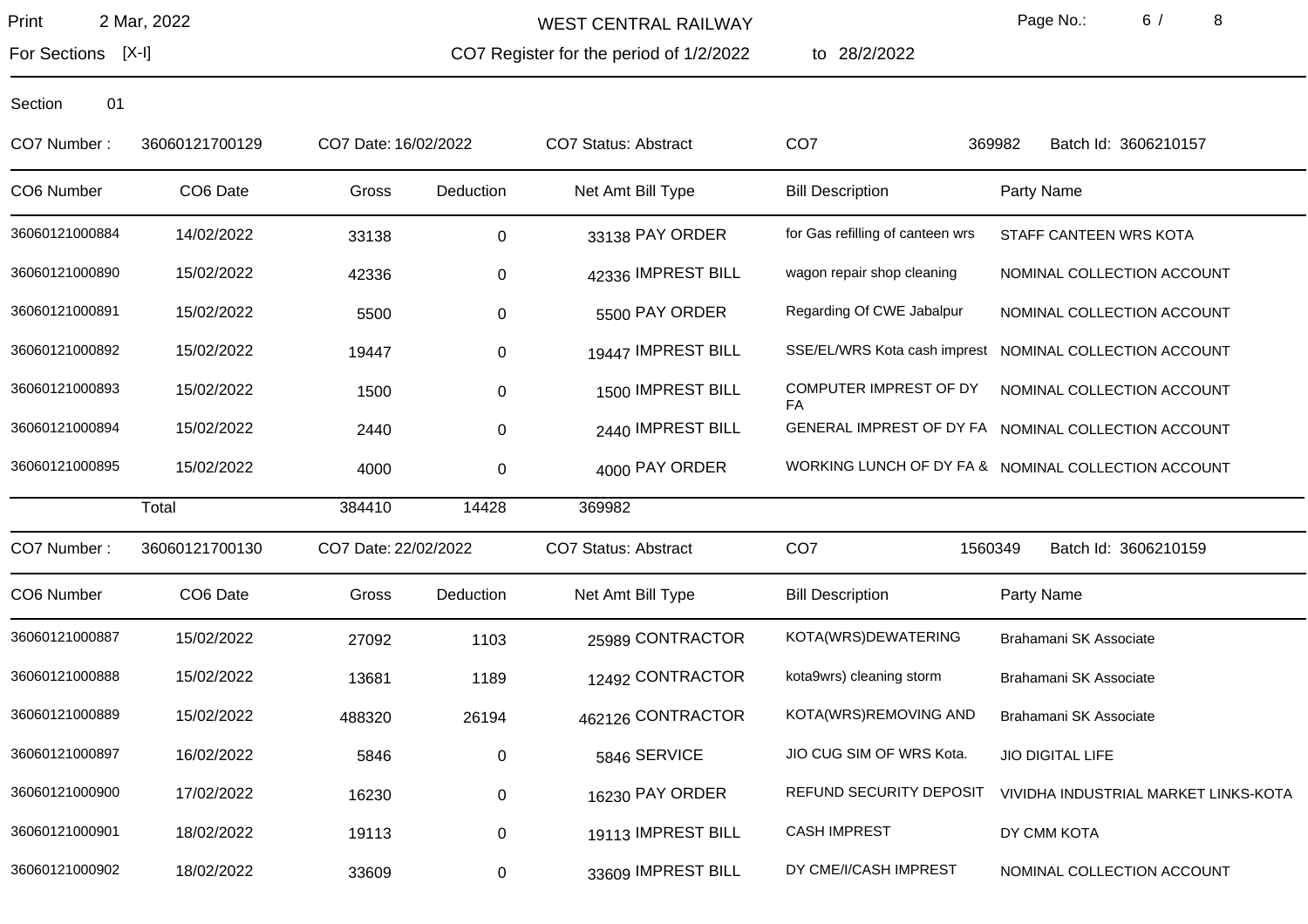For Sections [X-I]

Section 01

WEST CENTRAL RAILWAY

CO7 Register for the period of 1/2/2022 to 28/2/2022 Page No.: 7 / 8

| CO7 Number:    | 36060121700130 | CO7 Date: 22/02/2022 |             | <b>CO7 Status: Abstract</b>  | CO <sub>7</sub>                | 1560349<br>Batch Id: 3606210159                  |
|----------------|----------------|----------------------|-------------|------------------------------|--------------------------------|--------------------------------------------------|
| CO6 Number     | CO6 Date       | Gross                | Deduction   | Net Amt Bill Type            | <b>Bill Description</b>        | Party Name                                       |
| 36060121000905 | 19/02/2022     | 1100000              | 155763      | 944237 CONTRACTOR            | 01st running bill period       | SINGH ENTERPRISES                                |
| 36060121000906 | 19/02/2022     | 40912                | 205         | 40707 GEM BILL               | BEARING 22224 CCW33            | MBP BEARINGS PVT LTD                             |
|                | Total          | 1744803              | 184454      | 1560349                      |                                |                                                  |
| CO7 Number:    | 36060121700131 | CO7 Date: 24/02/2022 |             | <b>CO7 Status: Abstract</b>  | CO <sub>7</sub>                | 47360<br>Batch Id: 3606210160                    |
| CO6 Number     | CO6 Date       | Gross                | Deduction   | Net Amt Bill Type            | <b>Bill Description</b>        | Party Name                                       |
| 36060121000904 | 19/02/2022     | 47360                | 0           | 47360 PAY ORDER              | Release SD                     | <b>REAL IT</b>                                   |
|                | Total          | 47360                | $\mathbf 0$ | 47360                        |                                |                                                  |
| CO7 Number:    | 36060121700132 | CO7 Date: 26/02/2022 |             | CO7 Status: Confirmed        | CO <sub>7</sub>                | 508541<br>Batch Id: null                         |
| CO6 Number     | CO6 Date       | Gross                | Deduction   | Net Amt Bill Type            | <b>Bill Description</b>        | Party Name                                       |
| 36060121000909 | 22/02/2022     | 223758               | $\pmb{0}$   | 223758 SERVICE               | Electricity bill for the month | MS RENEW DISTRIBUTED SOLAR ENERGY                |
| 36060121000910 | 23/02/2022     | 39500                | 1648        | 37852 VEHICLE BILLS          | CAB AND TAXI HIRING OF         | K K TOUR AND TRAVELS                             |
| 36060121000911 | 23/02/2022     | 12712                | $\mathbf 0$ | 12712 SERVICE                |                                | AIRTEL DONGAL BILL OF WRS BHARTI HEXACOM LIMITED |
| 36060121000912 | 23/02/2022     | 247624               | 18000       | 229624 CONTRACTOR            | 01st & Final bill              | <b>GOPI ENGINEERING WORKS</b>                    |
| 36060121000915 | 24/02/2022     | 4595                 | $\mathbf 0$ | 4595 IMPREST BILL            | SBI ATM Card NO.               | NOMINAL COLLECTION ACCOUNT                       |
|                | Total          | 528189               | 19648       | 508541                       |                                |                                                  |
| CO7 Number:    | 36060121700133 | CO7 Date: 28/02/2022 |             | <b>CO7 Status: Confirmed</b> | CO <sub>7</sub>                | 850813<br>Batch Id: null                         |